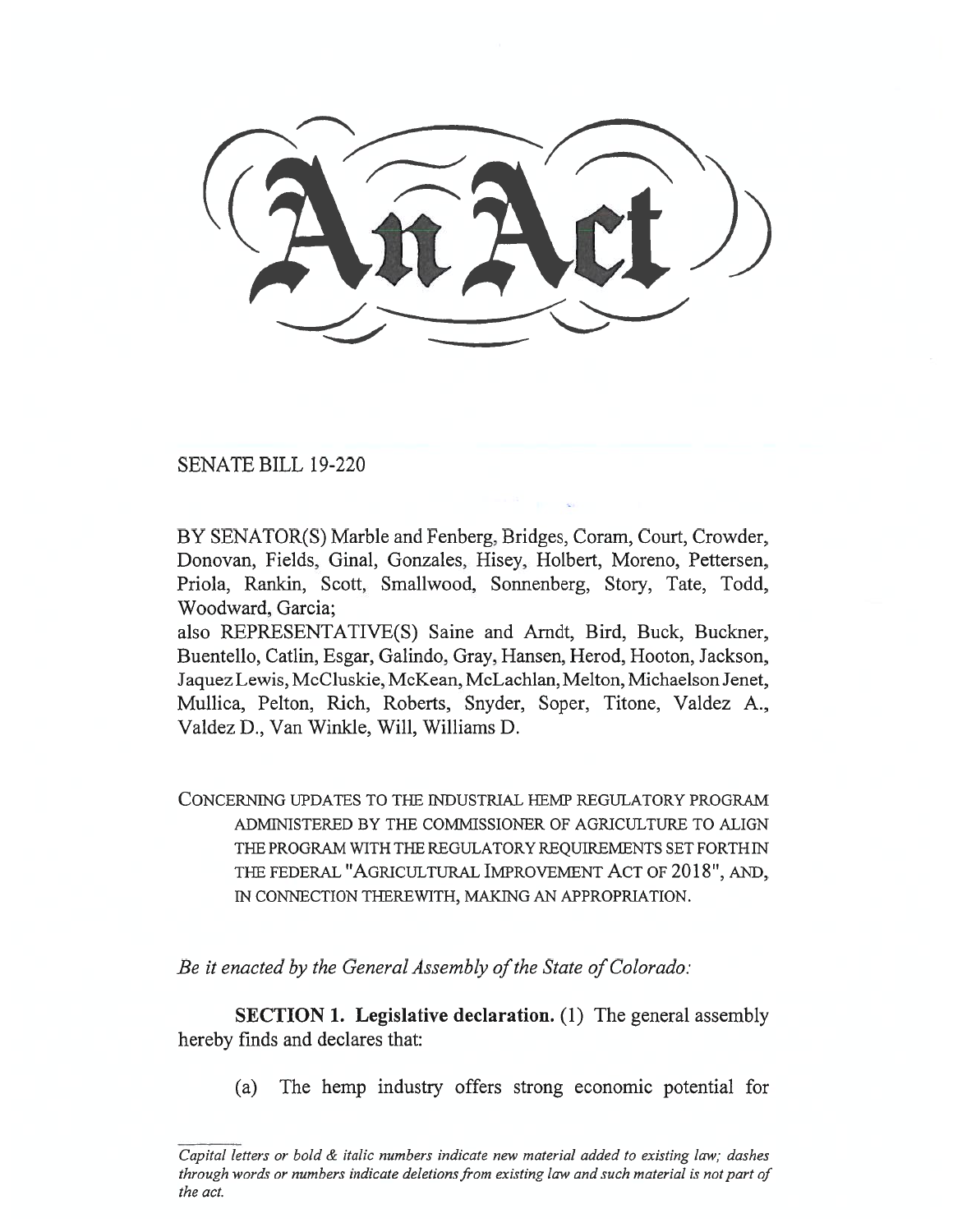agricultural producers throughout Colorado, innovators in the manufacturing space, and entrepreneurs across the country;

(b) Colorado leads the nation in public policy supporting the hemp industry and is poised to continue that leadership with the passage of the federal "Agricultural Improvement Act of 2018";

(c) It is the intent of the general assembly that the department of agriculture, the department of public health and environment, and other state agencies continue to regulate hemp in compliance with the federal "Agricultural Improvement Act of 2018";

(d) Ensuring equitable regulation and enforcement for hemp under state law will keep Colorado competitive in the hemp industry and spur economic development; and

(e) To ensure that Colorado continues to lead the nation in public policy supporting the hemp industry, the general assembly and the department of agriculture support all pathways to new hemp variety development, including the development of certified seed and the support of developers of new varieties of hemp seed who may choose not to enter the certified seed system for their proprietary genetics.

**SECTION 2.** In Colorado Revised Statutes, 35-61-101, **amend** (1) and (7) as follows:

**35-61-101. Definitions.** As used in this article 61, unless the context otherwise requires:

(1) "Certified seed" means industrial hemp seed, including Colorado heritage cannabis seed, that has been certified by an organization recognized by the department as PRODUCING MATURE PLANTS having no more than a three-tenths of one percent of delta-9 tetrahydrocannabinol concentration on a dry-weight basis.

(7) "Industrial hemp" OR "HEMP" means  $\alpha$  THE plant of the genus Cannabis SATIVA L. and any part of the plant, INCLUDING THE SEEDS OF THE PLANT AND ALL DERIVATIVES, EXTRACTS, CANNABINOIDS, ISOMERS, ACIDS, SALTS, AND SALTS OF ISOMERS, whether growing or not, containing WITH a delta-9 tetrahydrocannabinol concentration of no more than three-tenths of

PAGE 2-SENATE BILL 19-220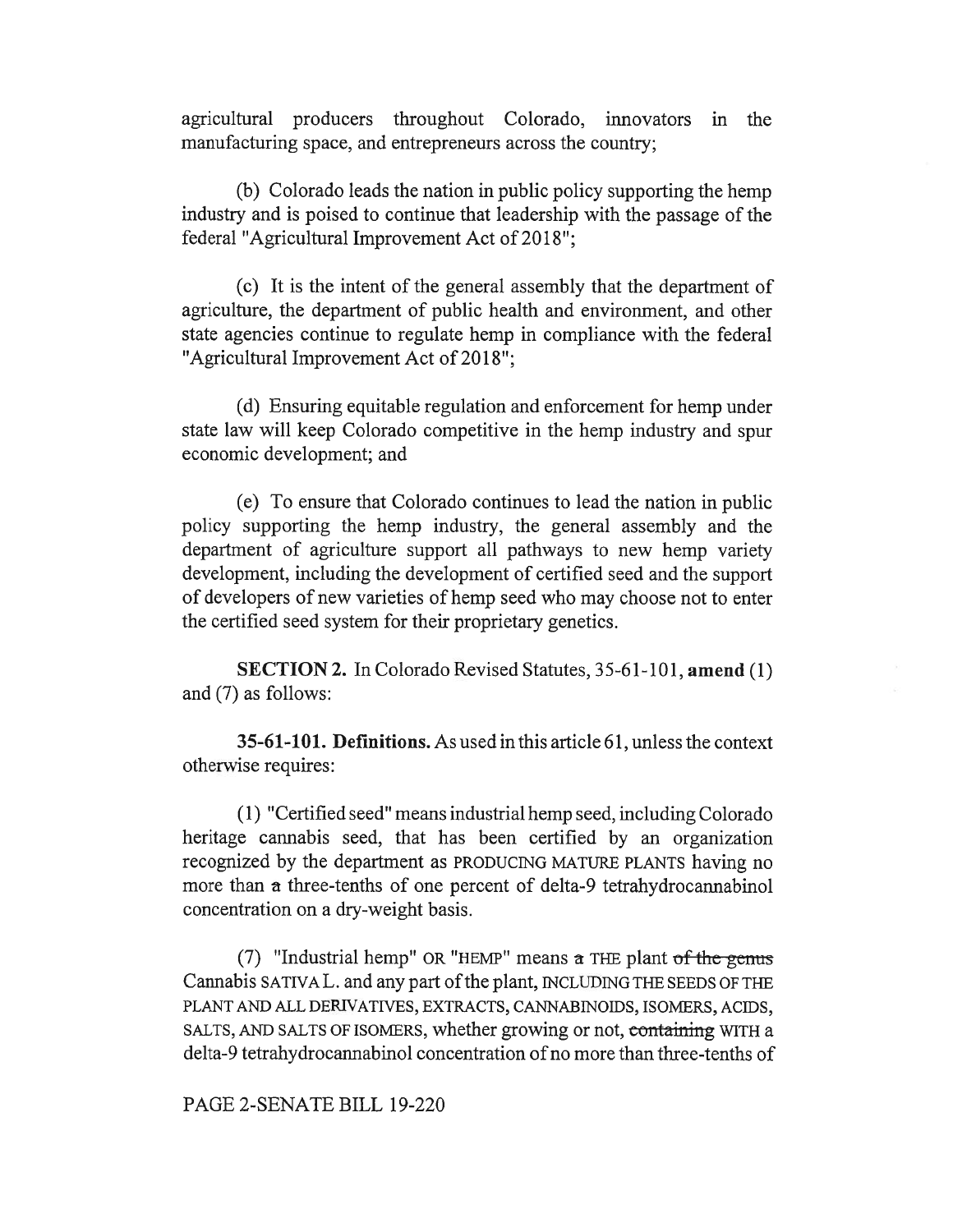one percent on a dry-weight basis.

**SECTION 3.** In Colorado Revised Statutes, 35-61-104, **amend** (3) and (5); **repeal** (1)(b); and **add** (6) as follows:

**35-61-104. Registration - cultivation of industrial hemp research and development growth - hemp management plan - rules.**  (1) (b) If a person registered under the industrial hemp remediation pilot program prior to May 28, 2013, applies for a registration pursuant to paragraph (a) of this subsection  $(1)$  within sixty days after the applications activities as authorized under the pilot program until the commissioner are made-available, the-person-may continue to engage-in-industrial-hemp makes a determination on the person's application.

(3) (a) A registration issued pursuant to this section is valid for one year In order FROM THE DATE OF ITS ISSUANCE.

(b) To continue engaging in industrial hemp cultivation or research and development growth operations in this state the AFTER A REGISTRATION'S EXPIRATION, A registrant must annually apply for a RENEWAL OF ITS registration in accordance with subsection  $(1)$  of this section RULES ADOPTED BY THE COMMISSIONER SETTING FORTH APPLICATION RENEWAL AND REVIEW PROCESSES AND SETTING A REGISTRATION RENEWAL FEE.

(5) The commissioner shall adopt rules by March 1, 2014, and as necessary thereafter to implement the registration program and to implement and administer this article ARTICLE **61.** 

(6) THE COMMISSIONER OR THE COMMISSIONER'S DESIGNEE SHALL SUBMIT A HEMP MANAGEMENT PLAN IN ACCORDANCE WITH THE REQUIREMENTS AND TIMELINES PRESCRIBED BY THE SECRETARY OF THE UNITED STATES DEPARTMENT OF AGRICULTURE PURSUANT TO THE "AGRICULTURE IMPROVEMENT ACT OF 2018", PuB.L. 115-334, AS AMENDED, FOR APPROVAL BY THE SECRETARY. IN DRAFTING THE HEMP MANAGEMENT PLAN, THE COMMISSIONER OR THE COMMISSIONER'S DESIGNEE MAY CONSULT WITH ANY STAKEHOLDERS, INCLUDING LOCAL GOVERNMENTS, STATE AND FEDERAL AND LAW ENFORCEMENT AGENCIES, AND SHALL CONSULT WITH PRIVATE INDUSTRY. IN DEVELOPING A HEMP MANAGEMENT PLAN PURSUANT TO THIS SUBSECTION (6), THE COMMISSIONER OR THE

## PAGE 3-SENATE BILL 19-220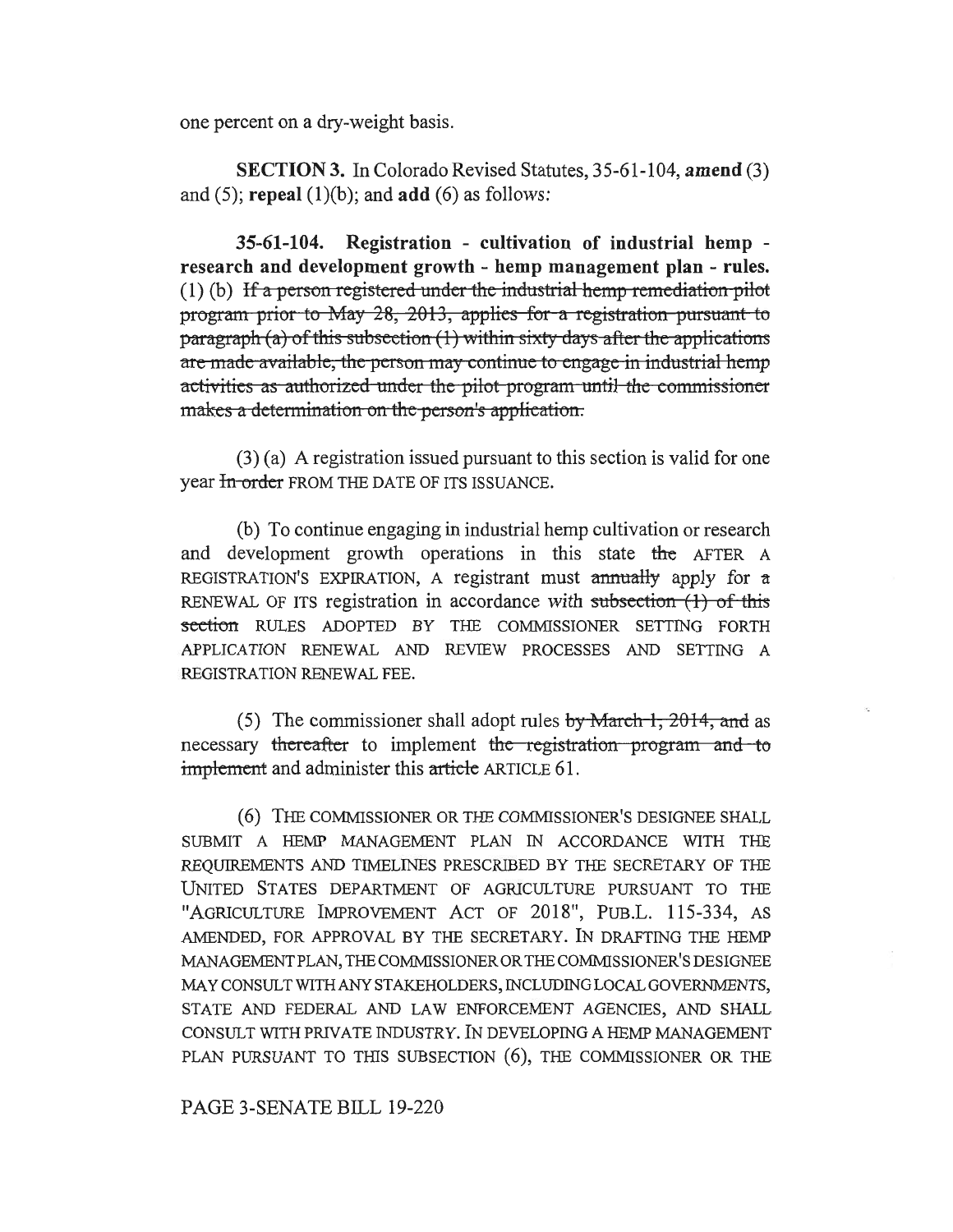COMMISSIONER'S DESIGNEE SHALL ESTABLISH RULES AUTHORIZING THE DISPOSAL OF A PLANT. THE RULES MAY AUTHORIZE SOME FORM OF REUSE OF THE PLANT IN ACCORDANCE WITH FEDERAL GUIDELINES.

**SECTION 4.** In Colorado Revised Statutes, 35-61-104.5, **amend**   $(1)(a)$  and  $(2)$ ; and **repeal**  $(1)(b)$  as follows:

**35-61-104.5. Research - certified seed program - fees.** (1) (a) The department shall administer an industrial hemp grant research program so that state institutions of higher education may conduct research to develop or recreate strains of industrial hemp. best suited for industrial applications. The purpose of the research may include growing industrial hemp to provide breeding strains to aid Colorado's industrial hemp program and to create Colorado strains of industrial hemp.

(b) An institution of higher education that conducts industrial hemp seed research may accept seed varieties that are approved by the committee or the department. The institution of higher education may work with private-hemp-developers-and-other stakeholders to develop a Colorado heritage seed.

(2) In addition to the fees collected pursuant to section 35-61-106 OR PURSUANT TO RULES PROMULGATED UNDER SECTION 35-61-104, the commissioner may collect an additional A fee, established by the committee, from FOR each registrant REGISTRATION for the purpose of funding industrial hemp research and certification programs, including by making grants to institutions of higher education as specified in subsection (1) of this section. The fees collected shall be deposited in the industrial hemp research grant fund created in section 35-61-106 (3). The department may solicit, apply for, and accept moneys MONEY from other sources for the grant program.

**SECTION 5.** In Colorado Revised Statutes, 35-61-105, **amend** (1) introductory portion and (1)(a); and **repeal** (1)(b) as follows:

**35-61-105. Report of growth and sales activities - verification of crop content - testing - waiver of concentration limits - rules.** (1) At least annually and more often as required by the commissioner, a person who obtains a registration under this article ARTICLE 61 to engage in industrial hemp cultivation for commercial purposes shall file with the

PAGE 4-SENATE BILL 19-220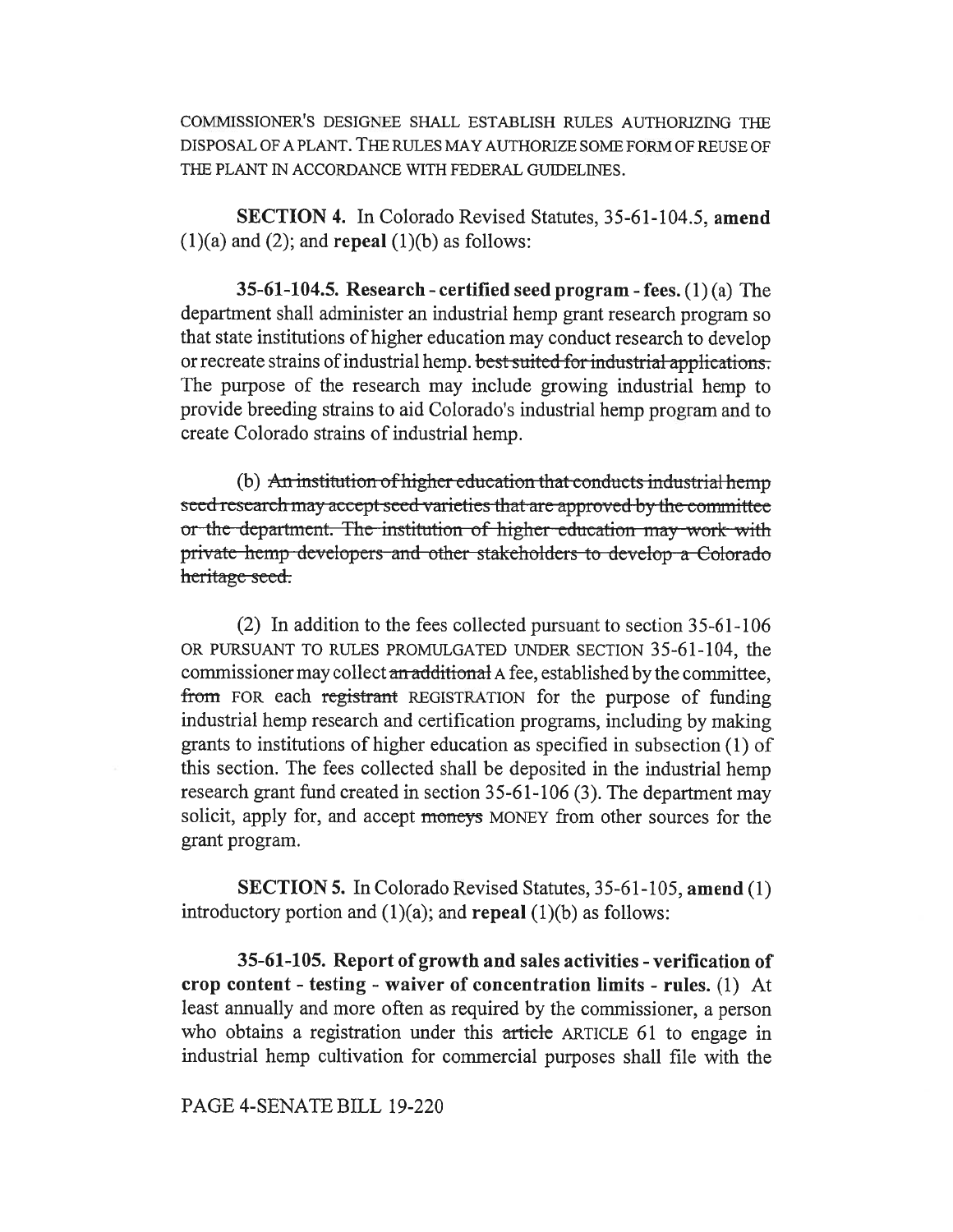department a report that includes the following information:

(a) Prior to planting, a verification that the crop the registrant will plant is of a type and variety of hemp that will produce a delta-9 tetrahydrocannabinol concentration of no more than three-tenths of one percent on a dry-weight basis; AND

(b) Documentation dcmonstratmg that the rcgistrant has **cntercd into a** purchase agreement with an in-state industrial hemp processor; and

**SECTION 6.** In Colorado Revised Statutes, **repeal 35-61-109.** 

**SECTION 7. Appropriation.** (1) For the 2019-20 state fiscal year, \$406,470 is appropriated to the department of agriculture. This appropriation is from the industrial hemp registration program cash fund created in section 35-61-106 (1), C.R.S. To implement this act, the department may use this appropriation as follows:

(a) \$405,470 for use by the plant industry division, which amount is based on an assumption that the division will require an additional 4.6 FTE; and

(b) \$1,000 for vehicle lease payments.

(2) For the 2019-20 state fiscal year, \$1,000 is appropriated to the department of personnel. This appropriation is from reappropriated funds received from the department of agriculture under subsection (1)(b) of this section. To implement this act, the department of personnel may use this appropriation to make vehicle replacement lease/purchase payments for the department of agriculture.

**SECTION 8. Safety clause.** The general assembly hereby finds,